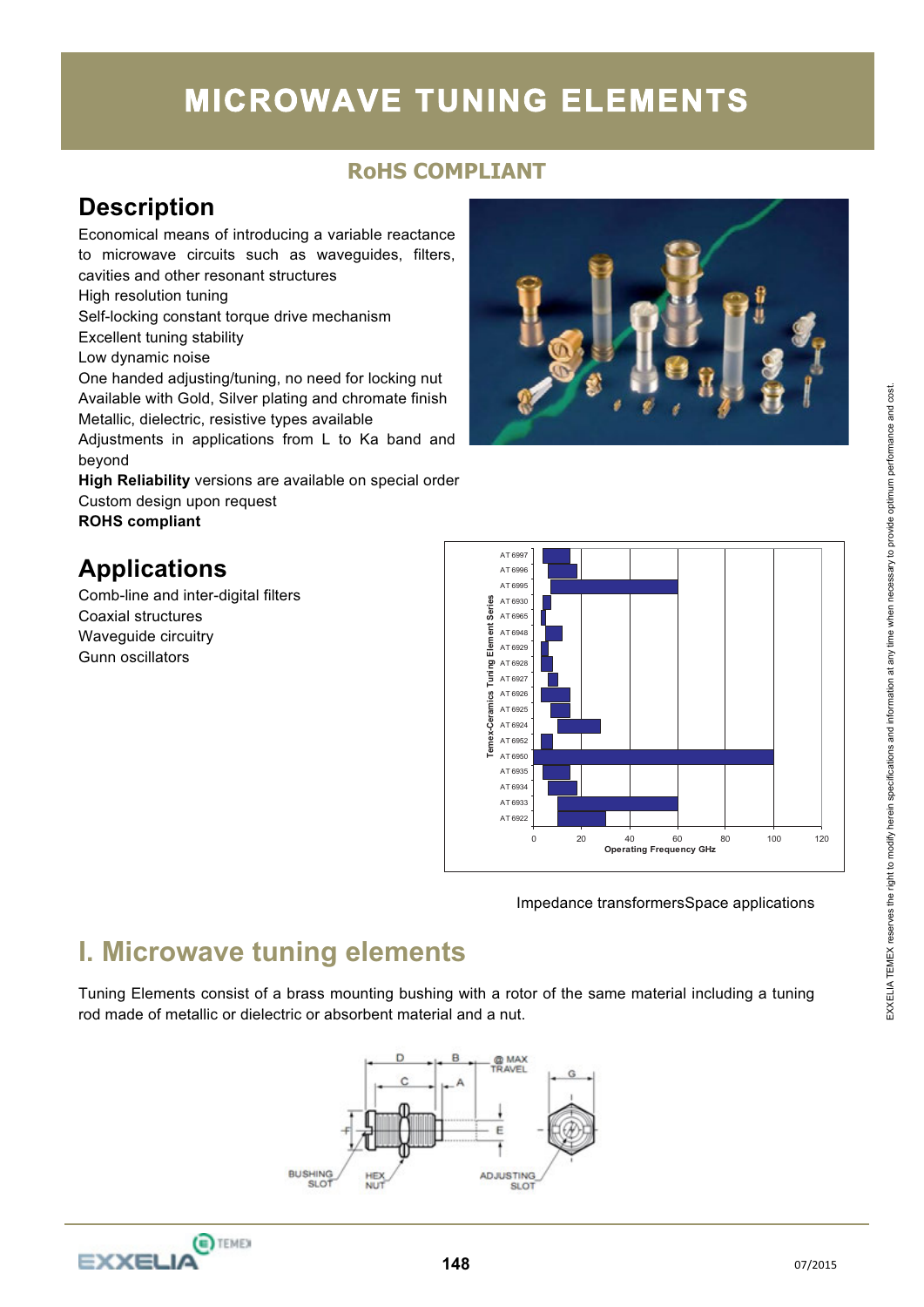## **I.1 Metallic tuning elements**

Metallic Tuning Elements consist of a brass mounting bushing with an integral tuning rotor of the same material and a nut. Bushing is gold plated, rotor and nut are passivated. Optional materials and plating are available upon request.

#### **Models and dimensions in mm**

| P/N                       | <b>Frequency</b><br><b>Band</b> | <b>Bushing</b><br><b>Thread UNS</b> | A            | B    | $\mathbf{C}$ | D    | $\Phi$ E | ΦF   | G    |
|---------------------------|---------------------------------|-------------------------------------|--------------|------|--------------|------|----------|------|------|
| <b>AT 6924-0 SL ROHS</b>  |                                 |                                     | 0            | 3.8  | 5.1          | 6.0  |          |      |      |
| <b>AT 6924-1 SL ROHS</b>  | $X$ to $K$                      | $.120 - 80$                         | 1.2          | 1.9  | 2.2          | 3.1  | 1.8      | 3.4  | 4.0  |
| <b>AT 6924-2 SL ROHS</b>  |                                 |                                     | $\mathbf 0$  | 1.9  | 5.1          | 6.0  |          |      |      |
| <b>AT 6924-3 SL ROHS</b>  |                                 |                                     | $\mathbf 0$  | 0.8  | 2.2          | 3.1  |          |      |      |
| <b>AT 6925-0 SL ROHS</b>  |                                 |                                     | $\pmb{0}$    | 3.8  | 5.4          | 6.4  |          |      |      |
| <b>AT 6925-1 SL ROHS</b>  |                                 |                                     | 0            | 0.6  | 2.2          | 3.2  |          |      |      |
| <b>AT 6925-3 SL ROHS</b>  |                                 | .190-64                             | 3.3          | 7.1  | 5.4          | 6.4  | 3.2      | 5.3  | 5.5  |
| <b>AT 6925-7 SL ROHS</b>  |                                 |                                     | 1.1          | 4.9  | 5.4          | 6.4  |          |      |      |
| <b>AT 6925-8 SL ROHS</b>  |                                 |                                     | 0.2          | 2.0  | 3.2          | 4.3  |          |      |      |
| <b>AT 6925-9 SL ROHS</b>  |                                 |                                     | $\mathbf 0$  | 2.3  | 6.5          | 7.5  |          |      |      |
| <b>AT 6926-0 SL ROHS</b>  | $C$ and $X$                     |                                     | $\mathbf 0$  | 2.7  | 4.6          | 5.3  |          | 6.8  |      |
| <b>AT 6926-1 SL ROHS</b>  |                                 |                                     | 0            | 0.7  | 2.4          | 3.2  | 4.1      |      |      |
| <b>AT 6926-4 SL ROHS</b>  |                                 |                                     | 2.3          | 8.8  | 5.5          | 9.1  |          |      |      |
| <b>AT 6926-5 SL ROHS</b>  |                                 | .234-64                             | 0.6          | 2.7  | 4.0          | 4.8  |          |      | 7.0  |
| <b>AT 6926-6 SL ROHS</b>  |                                 |                                     | 2.6          | 11.5 | 5.4          | 11.5 |          |      |      |
| <b>AT 6926-7 SL ROHS</b>  |                                 |                                     | 1.9          | 4.6  | 4.6          | 5.3  |          |      |      |
| <b>AT 6926-9 SL ROHS</b>  |                                 |                                     | $\mathbf{0}$ | 2.7  | 5.5          | 9.1  |          |      |      |
| <b>AT 6926-10 SL ROHS</b> |                                 |                                     | $\mathbf 0$  | 4.6  | 5.5          | 9.1  |          |      |      |
| <b>AT 6927-0 SL ROHS</b>  | $C$ and $X$                     |                                     | 0            | 6.5  | 5.5          | 9.1  | 4.1      | 6.8  | 7.0  |
| <b>AT 6928-0 SL ROHS</b>  | $\mathsf{C}$                    | .234-64                             | $\mathbf 0$  | 8.8  | 5.4          | 11.5 | 4.1      | 6.8  | 7.0  |
| <b>AT 6928-2 SL ROHS</b>  | $\mathsf{C}$                    |                                     | 6.1          | 8.8  | 4.6          | 5.3  | 4.1      | 6.8  | 7.0  |
| <b>AT 6929-0 SL ROHS</b>  | $\mathsf{C}$                    | .190-64                             | 0            | 11.4 | 13           | 14   | 3.2      | 5.3  | 5.5  |
| <b>AT 6948-0 SL ROHS</b>  | C and X                         | .312-64                             | $\mathbf 0$  | 5.9  | 8.2          | 9.2  | 5.3      | 9.5  | 10.0 |
| <b>AT 6965-0 SL ROHS</b>  | L and S                         | .469-32                             | 0            | 12.7 | 17.3         | 18.3 | 8.8      | 13.5 | 14.3 |

Custom dimensions are available upon request

## **I.2 Dielectric tuning elements**

Dielectric Tuning Elements are used whenever the lowest loss tuning for high frequency applications is required. When dielectric rod is introduced into a cavity, the self resonant frequency is lowered due to the cavity "appearing" larger.

The basic dielectrics used in Temex-Ceramics Microwave Tuning Elements are sapphire, quartz and alumina.

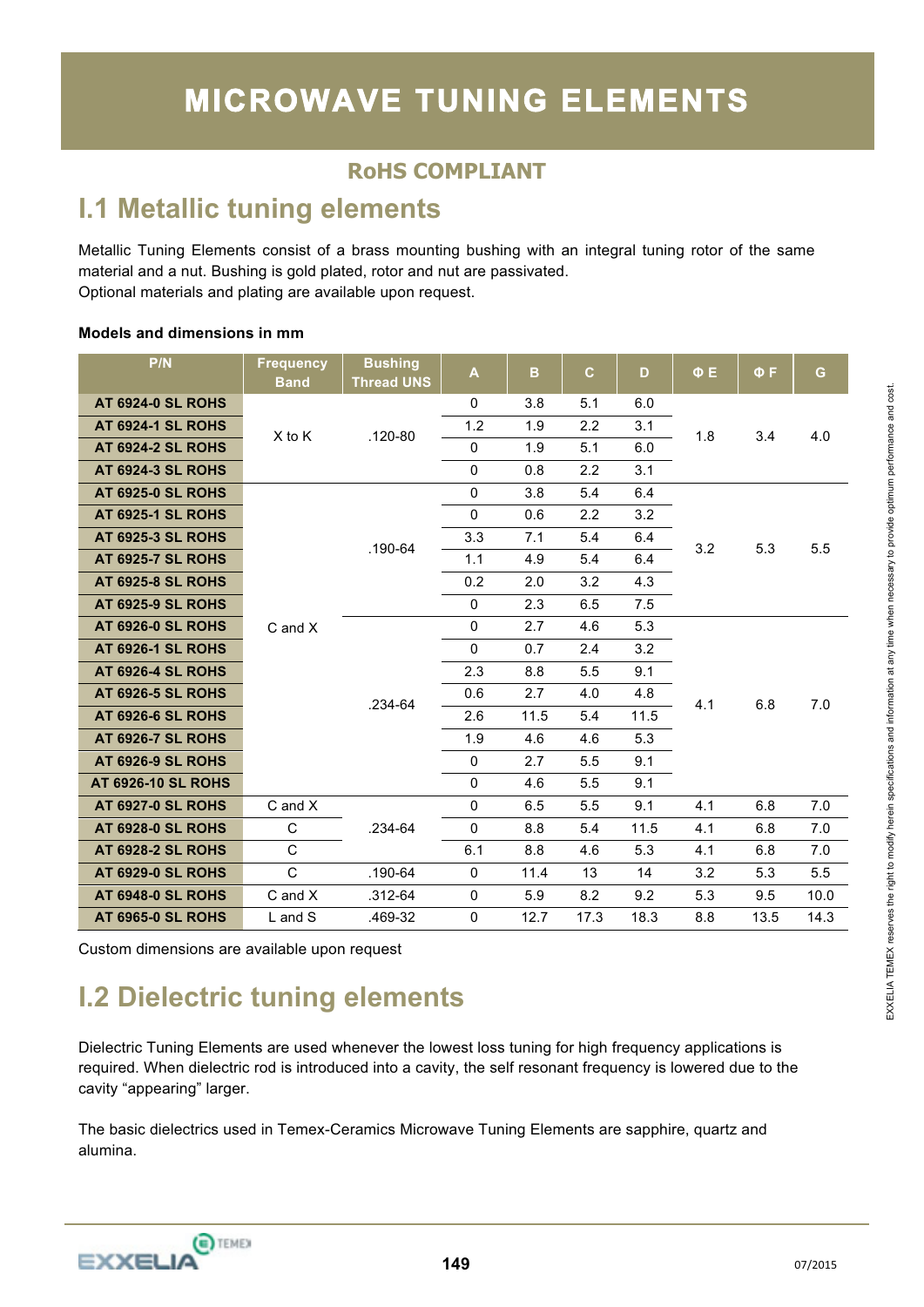Electrical properties of each dielectric material are:

| <b>Dielectric Material</b> | Approximate<br><b>Dielectric Constant</b><br>@ 10 GHz | Approximate<br><b>Dissipation Factor</b><br>@ 10 GHz |
|----------------------------|-------------------------------------------------------|------------------------------------------------------|
| Sapphire                   | 99                                                    | 0.0001                                               |
| Quartz                     | 3.8                                                   | 0.0001                                               |
| Alumina                    | 97                                                    | 0.0002                                               |

#### **Models and dimensions in mm**

| P/N                         | <b>Rod</b><br><b>Material</b> | <b>Frequency</b><br><b>Band</b> | <b>Bushing</b><br><b>Thread UNS</b> | Α   | B   | $\mathbf{C}$ | D   | ΦE  | ΦF  | G   |
|-----------------------------|-------------------------------|---------------------------------|-------------------------------------|-----|-----|--------------|-----|-----|-----|-----|
| AT 6933-0 SL<br><b>ROHS</b> | Sapphire                      | X and K                         | $.120 - 80$                         | 0.6 | 4.3 | 5.1          | 6.0 | 1.6 | 3.4 | 4.0 |
| AT 6933-1 SL<br><b>ROHS</b> | Sapphire                      |                                 |                                     | 0   | 3.3 | 5.1          | 6.0 | 0.9 |     |     |
| AT 6933-2 SL<br><b>ROHS</b> | Quartz                        | K                               |                                     | 0.6 | 4.3 | 5.1          | 6.0 | 1.6 |     |     |
| AT 6934-0 SL<br><b>ROHS</b> | Sapphire                      | C, X and K                      | .234-64                             | 0.3 | 3.0 | 4.6          | 5.3 | 3.9 | 6.8 | 7.0 |
| AT 6935-0 SL<br><b>ROHS</b> | Sapphire                      | X and K                         |                                     | 0.3 | 6.8 | 5.5          | 9.1 | 3.9 |     |     |

Custom dimensions are available upon request

## **I.3 Resistive tuning elements**

Resistive Tuning Elements provide a consistent and accurate means of attenuating microwave energy. Rod made of magnetically loaded epoxy exhibits broadband lossy properties.

#### **Models and dimensions in mm**

| P/N                      | <u> Frequency</u><br><b>Band</b> | <b>Bushing</b><br>Thread<br><b>UNS</b> | Α   | в   | $\mathbf{C}$ | D   | ΦE  | ΦF  | G   |
|--------------------------|----------------------------------|----------------------------------------|-----|-----|--------------|-----|-----|-----|-----|
| <b>AT 6950-0 SL ROHS</b> |                                  | .120-80                                | 0.6 | 4.3 | 5.1          | 6.0 | 1.6 | 3.4 | 4.0 |
| <b>AT 6950-1 SL ROHS</b> | <b>Broad Band</b>                |                                        |     | 3.3 | 5.1          | 6.0 | 2.0 | 3.4 | 4.0 |
| <b>AT 6952-0 SL ROHS</b> |                                  | .234-64                                |     | 6.4 | 5.5          | 9.1 | 3.9 | 6.8 | 7.0 |

Custom dimensions are available upon request

## **I.4 mm Wave tuning elements**

The millimeter Wave Tuning Elements are higher frequency versions of both Tuning Elements described in this data sheet.

Part number: **AT 6922 ROHS**. Bushing and rotor are made of brass gold plated. Usage in the frequency bands X to K. Bushing can be mounted with solder, epoxy or press-fit.





EXXELIA TEMEX reserves the right to modify herein specifications and information at any time when necessary to provide optimum performance and cost. EXXELIA TEMEX reserves the right to modify herein specifications and information at any time when necessary to provide optimum performance and cost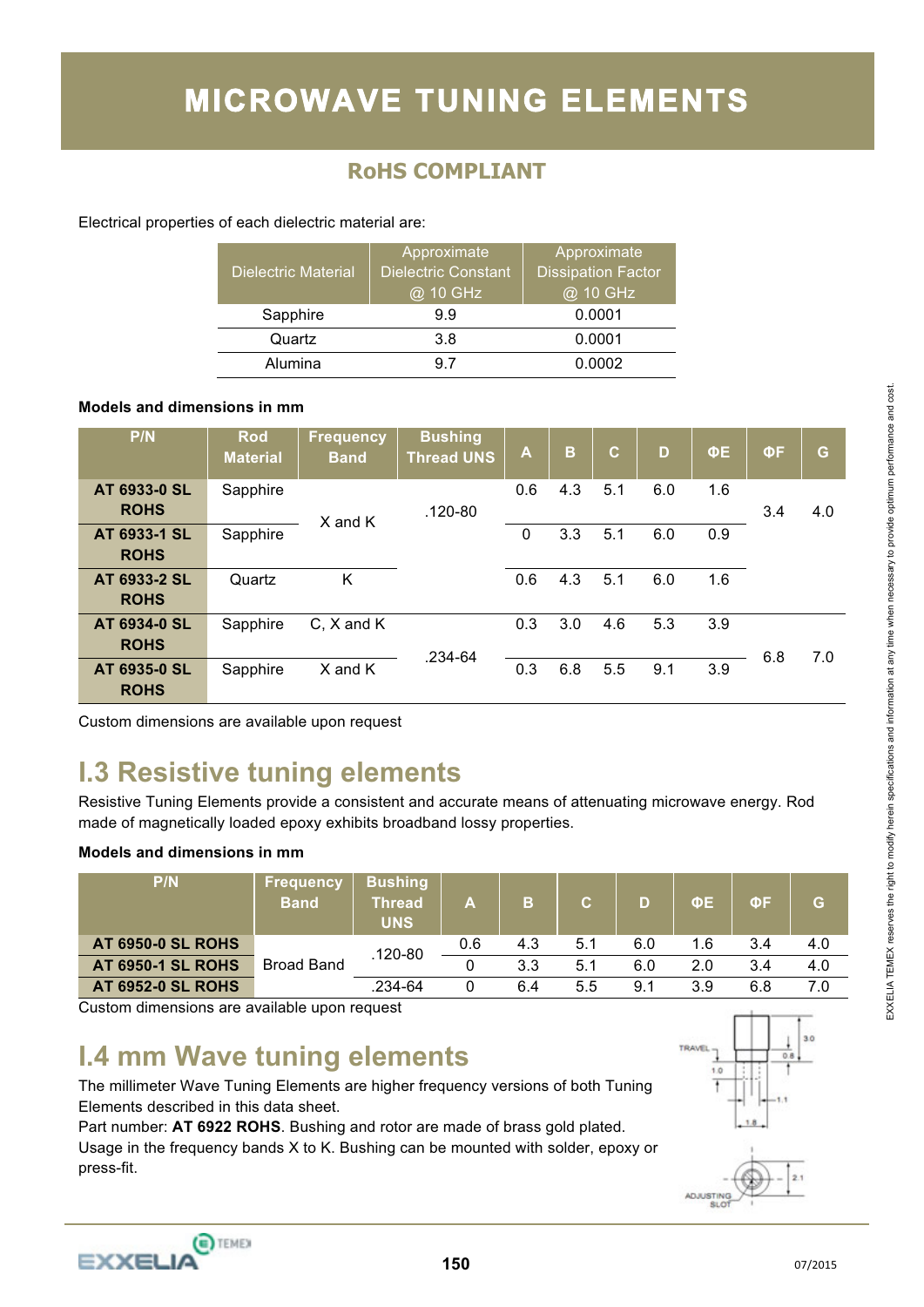Recommended rotor tuning tool AT 8762

**ADJUSTING SLOT** 

I

## **II. Tuning rotors**

Extended range metallic and dielectric rotors are used where direct insertion of the tuning element is desired.

Taps designed specifically to insure proper fit are available.

## **II.1 Metallic tuning rotors**



#### **Models made of brass and dimensions in mm**

| P/N                   | <b>Thread</b> | A    | в    | $\Phi$ C | D    | Slot W x L        |  |
|-----------------------|---------------|------|------|----------|------|-------------------|--|
| <b>AT 6501-3 ROHS</b> | M 1.5 x 0.25  | 4.4  | 2.3  | 1.1      |      | $0.25 \times 1.1$ |  |
| <b>AT 6501-0 ROHS</b> |               | 5.4  | 3.3  | 2.1      | 0.4  |                   |  |
| <b>AT 6501-1 ROHS</b> | M 2.5 x 0.25  | 4.4  | 2.3  |          |      | $0.4 \times 1.9$  |  |
| <b>AT 6501-2 ROHS</b> |               | 7.7  | 5.6  |          |      |                   |  |
| <b>AT 6995-0 ROHS</b> | $.094 - 80$   | 3.1  | 0.8  |          |      |                   |  |
| <b>AT 6995-1 ROHS</b> | <b>UNS</b>    | 4.2  | 1.9  | 1.8      | 0.5  | $0.4 \times 1.5$  |  |
| <b>AT 6995-2 ROHS</b> |               | 6.1  | 3.8  |          |      |                   |  |
| <b>AT 6996-1 ROHS</b> |               | 6.4  | 3.8  |          |      | $0.5 \times 3.0$  |  |
| <b>AT 6996-2 ROHS</b> |               | 9.7  | 7.1  | 3.2      | 0.25 |                   |  |
| <b>AT 6996-3 ROHS</b> | .156-64       | 14.0 | 11.4 |          |      |                   |  |
| <b>AT 6996-4 ROHS</b> | <b>UNS</b>    | 3.2  | 0.6  |          |      |                   |  |
| <b>AT 6996-5 ROHS</b> |               | 7.5  | 4.9  |          |      |                   |  |
| <b>AT 6996-6 ROHS</b> |               | 4.6  | 2.0  |          |      |                   |  |
| <b>AT 6996-8 ROHS</b> |               | 4.9  | 2.3  |          |      |                   |  |
| <b>AT 6997-0 ROHS</b> |               | 14.1 | 11.5 |          |      |                   |  |
| <b>AT 6997-1 ROHS</b> |               | 5.3  | 2.7  |          |      |                   |  |
| <b>AT 6997-2 ROHS</b> | .190-64       | 9.1  | 6.5  | 4.1      | 0.25 | $0.5 \times 3.7$  |  |
| <b>AT 6997-3 ROHS</b> | <b>UNS</b>    | 11.4 | 8.8  |          |      |                   |  |
| <b>AT 6997-4 ROHS</b> |               | 3.3  | 0.7  |          |      |                   |  |
| <b>AT 6997-5 ROHS</b> |               | 7.2  | 4.6  |          |      |                   |  |

Custom dimensions are available upon request

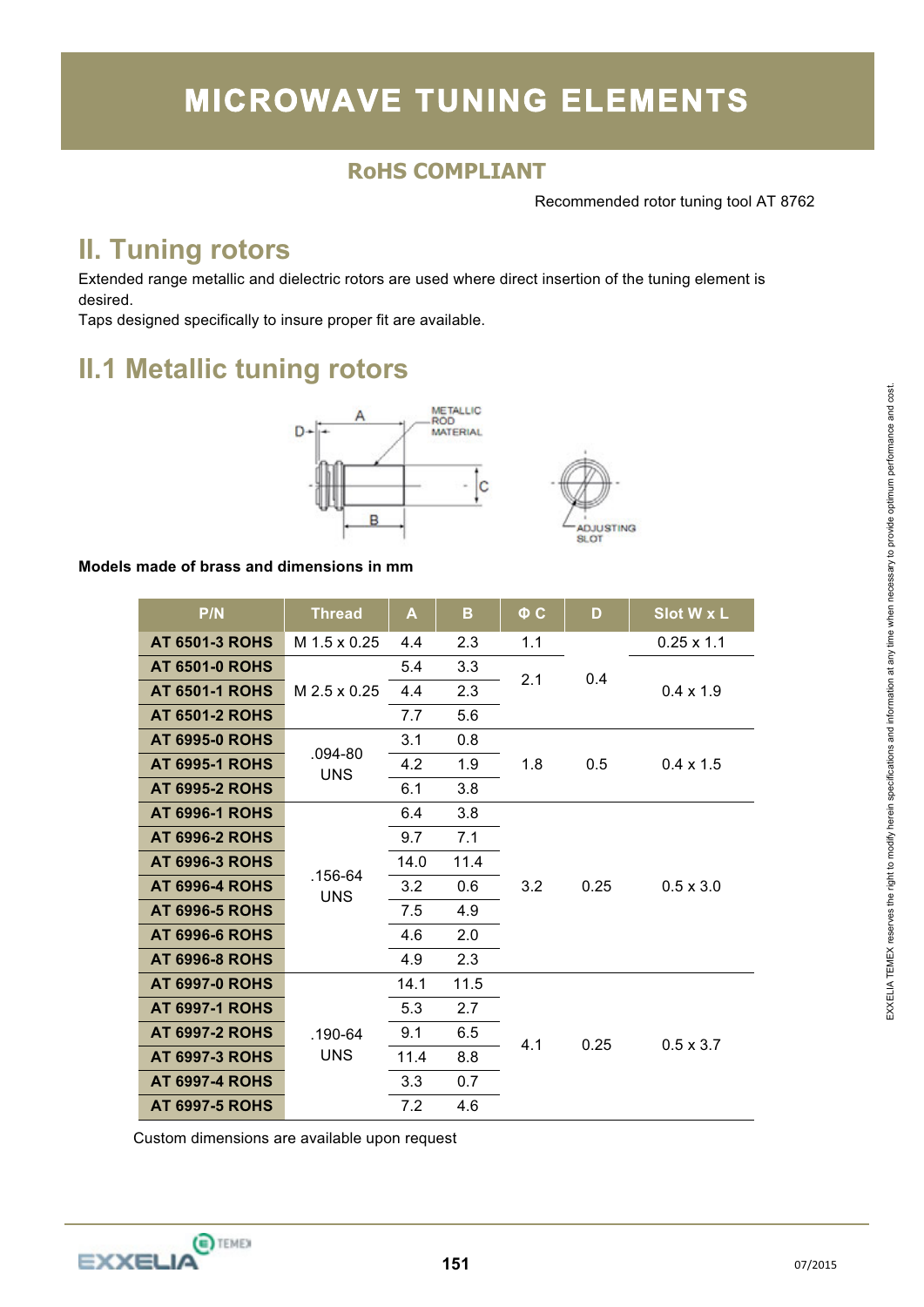# **MICROWAVE TUNING ELEMENTS**

### **RoHS COMPLIANT**

## **II.2 Dielectric tuning rotors**



#### **Models with dielectric rod and dimensions in mm**

| P/N                   | $Rod$ material $\vert$ Thread $\vert$ A B $\vert$ $\Phi$ C $\vert$ D $\vert$ Slot W x L $\vert$ |             |     |     |     |     |                  |  |
|-----------------------|-------------------------------------------------------------------------------------------------|-------------|-----|-----|-----|-----|------------------|--|
| <b>AT 6930-4 ROHS</b> |                                                                                                 | $.094 - 80$ | 5.8 | 2.5 | 09. | 0.5 | $0.4 \times 1.5$ |  |
| <b>AT 6930-8 ROHS</b> | Sapphire                                                                                        | UNS         | 6.6 | 3.5 | 1 6 | 0.5 |                  |  |

Custom models and dimensions are available upon request.

### **III. DRO tuners**

DRO tuners are precision components designed exclusively for tuning dielectric resonator devices such as filters and oscillators.

Rod is made of Invar silver plated and disk made of brass silver plated. Different disk diameters are available.



#### **Models and dimensions in mm**

| P/N                   | <b>Nominal Frequency</b> | Disk diameter |
|-----------------------|--------------------------|---------------|
| <b>AT 4010-1 ROHS</b> | $2$ GHz                  | 24.6          |
| <b>AT 4011-1 ROHS</b> | 3 GHz                    | 19.0          |
| <b>AT 4012-1 ROHS</b> | 4 GHz                    | 12.7          |
| <b>AT 4012-2 ROHS</b> |                          | 159           |

Custom dimensions are available upon request

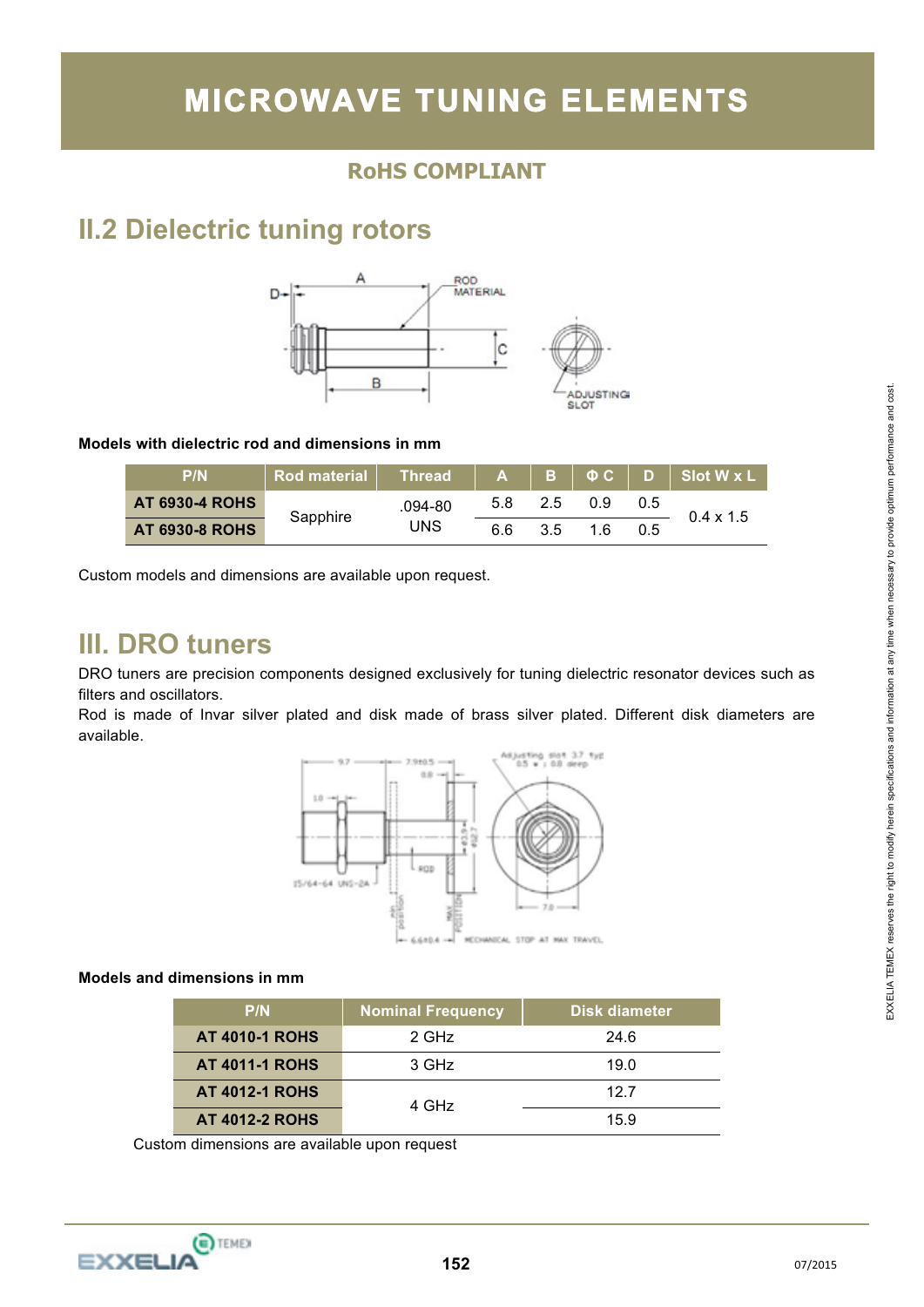## **IV. Mechanical and general specifications**

| <b>SERIES</b>       | <b>Bushing</b><br><b>Thread</b> | Tap P/N | <b>Recom</b><br>mended<br><b>Tap Drill</b><br>(mm) | <b>Rotational</b><br><b>Rotor Torque</b><br>(cm.N) | <b>Max</b><br><b>Mounting</b><br><b>Torque</b><br>(cm.N) | <b>Max Nut</b><br><b>Mounting</b><br><b>Torque</b><br>(cm.N) |
|---------------------|---------------------------------|---------|----------------------------------------------------|----------------------------------------------------|----------------------------------------------------------|--------------------------------------------------------------|
| AT 6924 ROHS        | .120-80 UNS                     | AT 7060 | 2.75                                               | $0.2$ to $2.0$                                     | 7.0                                                      | 10.0                                                         |
| <b>AT 6925 ROHS</b> | $.190 - 64$ UNS                 | AT 7061 | 4.45                                               | $0.3 \text{ to } 2.8$                              | 21.0                                                     | 30.0                                                         |
| AT 6926 ROHS        | .234-64 UNS                     | AT 7062 | 5.50                                               | $0.7$ to $3.5$                                     | 35.0                                                     | 50.0                                                         |
| AT 6927 ROHS        | .234-64 UNS                     | AT 7062 | 5.50                                               | $0.7$ to $3.5$                                     | 35.0                                                     | 50.0                                                         |
| AT 6928 ROHS        | .234-64 UNS                     | AT 7062 | 5.50                                               | $0.7$ to $3.5$                                     | 35.0                                                     | 50.0                                                         |
| AT 6929 ROHS        | $.190 - 64$ UNS                 | AT 7061 | 4.45                                               | $0.3$ to $2.8$                                     | 21.0                                                     | 30.0                                                         |
| <b>AT 6933 ROHS</b> | $.120 - 80$ UNS                 | AT 7060 | 2.75                                               | $0.2$ to $2.0$                                     | 7.0                                                      | 10.0                                                         |
| AT 6934 ROHS        | .234-64 UNS                     | AT 7062 | 5.50                                               | $0.7$ to $3.5$                                     | 35.0                                                     | 50.0                                                         |
| <b>AT 6935 ROKS</b> | .234-64 UNS                     | AT 7062 | 5.50                                               | $0.7$ to $3.5$                                     | 35.0                                                     | 50.0                                                         |
| AT 6948 ROHS        | .312-64 UNS                     | AT 7065 | 7.55                                               | $0.7$ to $5.0$                                     | 84.0                                                     | 70.0                                                         |
| <b>AT 6950 ROHS</b> | $.120 - 80$ UNS                 | AT 7060 | 2.75                                               | $0.2$ to $2.0$                                     | 7.0                                                      | 10.0                                                         |
| <b>AT 6952 ROHS</b> | .234-64 UNS                     | AT 7062 | 5.50                                               | $0.7$ to $3.5$                                     | 35.0                                                     | 50.0                                                         |
| <b>AT 6965 ROHS</b> | .469-32 UNS                     | AT 7066 | 11.1                                               | $0.7 \text{ to } 5.6$                              | 168.0                                                    | 140.0                                                        |

Recommended rotor tuning tool: AT 8777

| <b>SERIES</b>          | <b>Rotor</b><br><b>Thread</b> | Tap P/N        | <b>Recommended</b><br><b>Tap Drill (mm)</b> | <b>Recommended</b><br><b>Tuning Tool P/N</b> |
|------------------------|-------------------------------|----------------|---------------------------------------------|----------------------------------------------|
| <b>AT 6501-3 ROHS</b>  | $M1.5 \times 0.25$            | <b>AT 7071</b> | 1.25                                        | AT 8762                                      |
| AT 6501-0, -1, -2 ROHS | $M2.5 \times 0.25$            | <b>AT 7070</b> | 2.25                                        |                                              |
| <b>AT 6995 ROHS</b>    | .094-80 UNS                   | AT 7064        | 2.05                                        | <b>AT 8777</b>                               |
| <b>AT 6996 ROHS</b>    | .156-64 UNS                   | AT 7059        | 3.55                                        |                                              |
| AT 6997 ROHS           | .190-64 UNS                   | AT 7061        | 4.45                                        |                                              |

Precautions to use rotor tunings:

Typical drilling diameter is the tap core diameter + 0.1 mm

Flange of machined threads has to be perfect, very smooth, without metallic burrs.

Use recommended tuning tool.

Before screwing the rotor, find the first thread by turning the anti-clockwise.